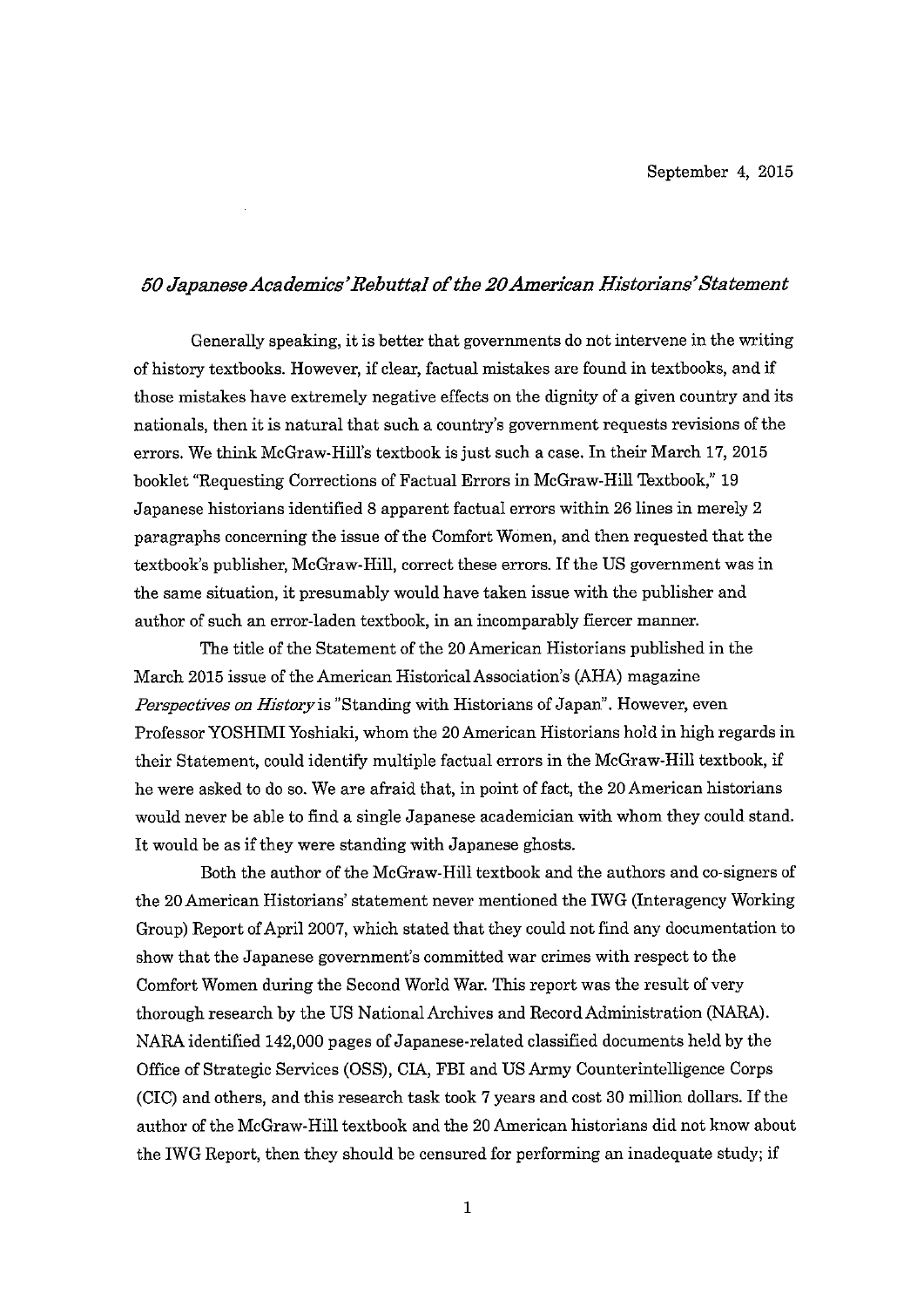they did know about the IWG Report, but ignored it, then their impartiality as academicians should be seriously questioned.

In the McGraw-Hill textbook, there are phrases such as "the army presented the women to the troops as a gift from the Emperor" and "At the end of the war, soldiers massacred large numbers of comfort women to cover up the operation." These accounts are completely without supporting historical evidence. Writers of fiction have license to create alternative realities using their imaginations, but history textbooks written by serious scholars should contain nothing but demonstrable truths. Furthermore, we have to say that the credibility of the McGraw-Hill textbook as a whole should be seriously questioned as 8 errors of fact in only 26 lines, mentioned earlier, on the Comfort Women were found in the textbook. Given how many mistakes were in just these two paragraphs, one would seriously wonder about the quality of the other parts of the textbook. This is a problem that affects the prestige of American historians as a whole. American historians need to make an effort to check the appropriateness of American history textbooks in America, across the board, rather than point fingers at the Japanese government when it tries to call attention to these errors of fact. The efforts of American historians will determine whether or not future generations of Americans will have the correct historical view, which will be extremely important for the US as well as for the rest of the world.

\* This is a rebuttal by Japanese academics of the statement by 20 American historians published in the March 2015 issue of *Perspectives on History*, the magazine of the American Historical Association (AHA).

#### Signatories

AOYAGI Takehiko, International University of Japan ARAKI Kazuhiro, Takushoku University OKAMOTO Koji, Osaka International University FUJII Genki, Takushoku University FUJIOKA Nobukatsu, Takushoku University HAKAMADA Shigeki, Niigata Prefectural University \*HASEGAWA Michiko, Saitama University HATA Ikuhiko, Nippon University HIIZUMI Katsuo, Aichi University HIRAMA Yoichi, National Defense Academy of Japan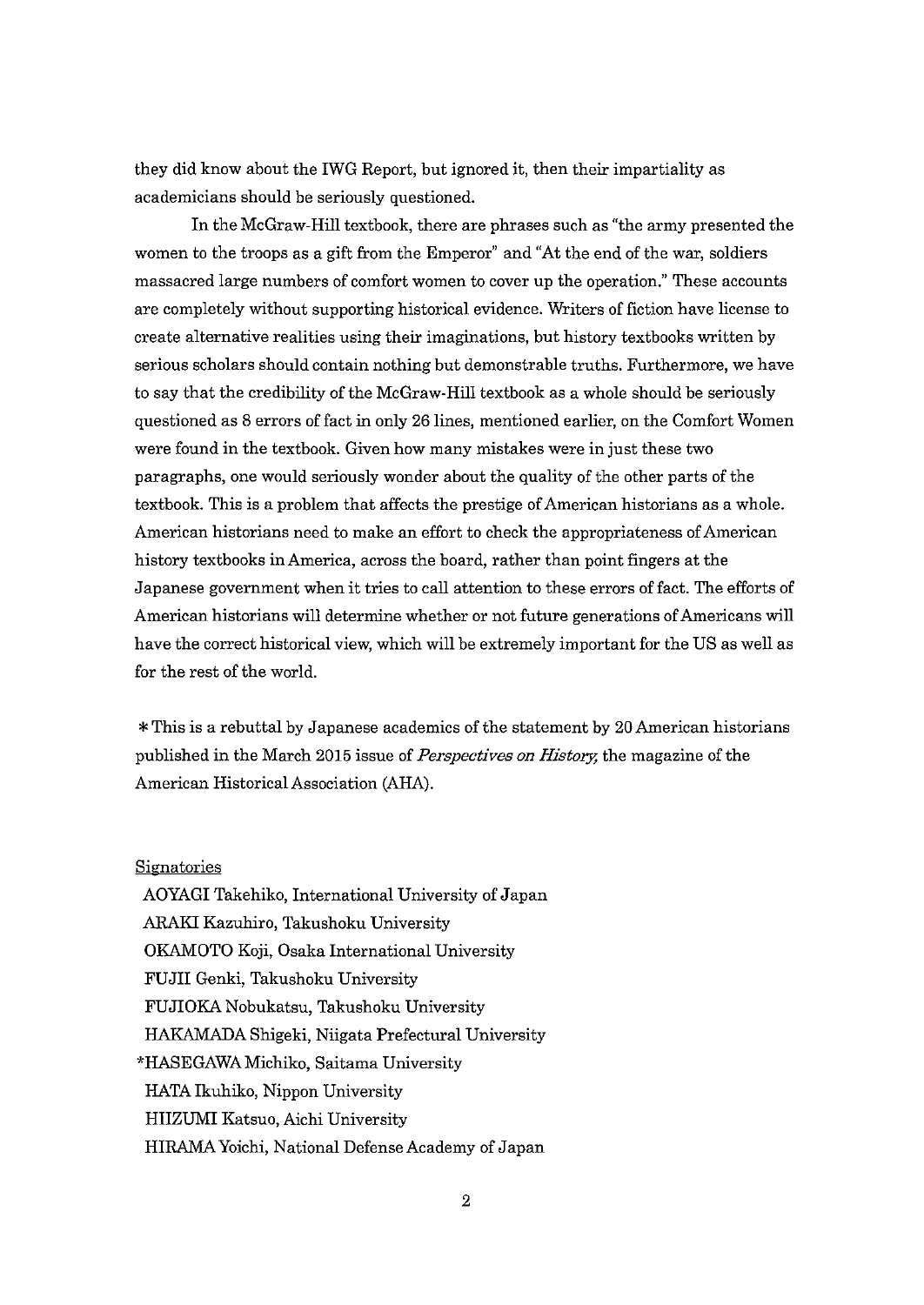INAMURA Kobo, Chuo University ISHII Nozomu, Nagasaki Junshin Catholic University \*ITO Takashi, University of Tokyo KANEOKA Hideo, Akita International University KATSUOKA Kanji, Meisei University \*KITAMURA Minoru, Ritsumeikan University KUBOTA Tetsuo, Takushoku University KUNO Jun, Osaka International University MABUCHI Mutsuo, National Defense Academy of Japan MATSUURA Mitsunobu, Kogakkan University MERA Koichi, University of Southern California NIWAFumio,TakushokuUniversity MOMOCHI Akira, Nippon University MURASE Tetsuji, Kyoto University NAKANISHI Terumasa, Kyoto University NISHIDATE Kazume, Iwate University \*NISHIO Kanji, University of Electro-Communications NISHIOKATsutomu,TokyoChristianUniversity OH-HARA Yasuo, KokugakuinUniversity OKADA-COLLINS Mariko, Central Washington University in the State of Washington, USA SAKAI Nobuhiko, University of Tokyo SEKI Hei. Takushoku University SHIMADA Haruo, Chiba University of Commerce SHIMADA Yoichi, Fukui Prefectural University SHIOZAWA Shuhei, Keio Gijuku University SOEJIMA Toyojiro, Kinki University SUGIHARA Seishiroh, Josai University TAKAHASHI Shiroh, Meisei University TAKAYAMA Masayuki, Teikyo University \*TAKUBO Tadae, Kyorin Niversity \*TANAKAHidemichi,TohokuUniversity TANAKA Tetsuji, Tashkent State Economic University in Uzbekistan

TEI Taikin, Tokyo Metropolitan University

TOMIOKA Koh-ichiro, Kanto Gakuin University

USHIO Masato, Takushoku University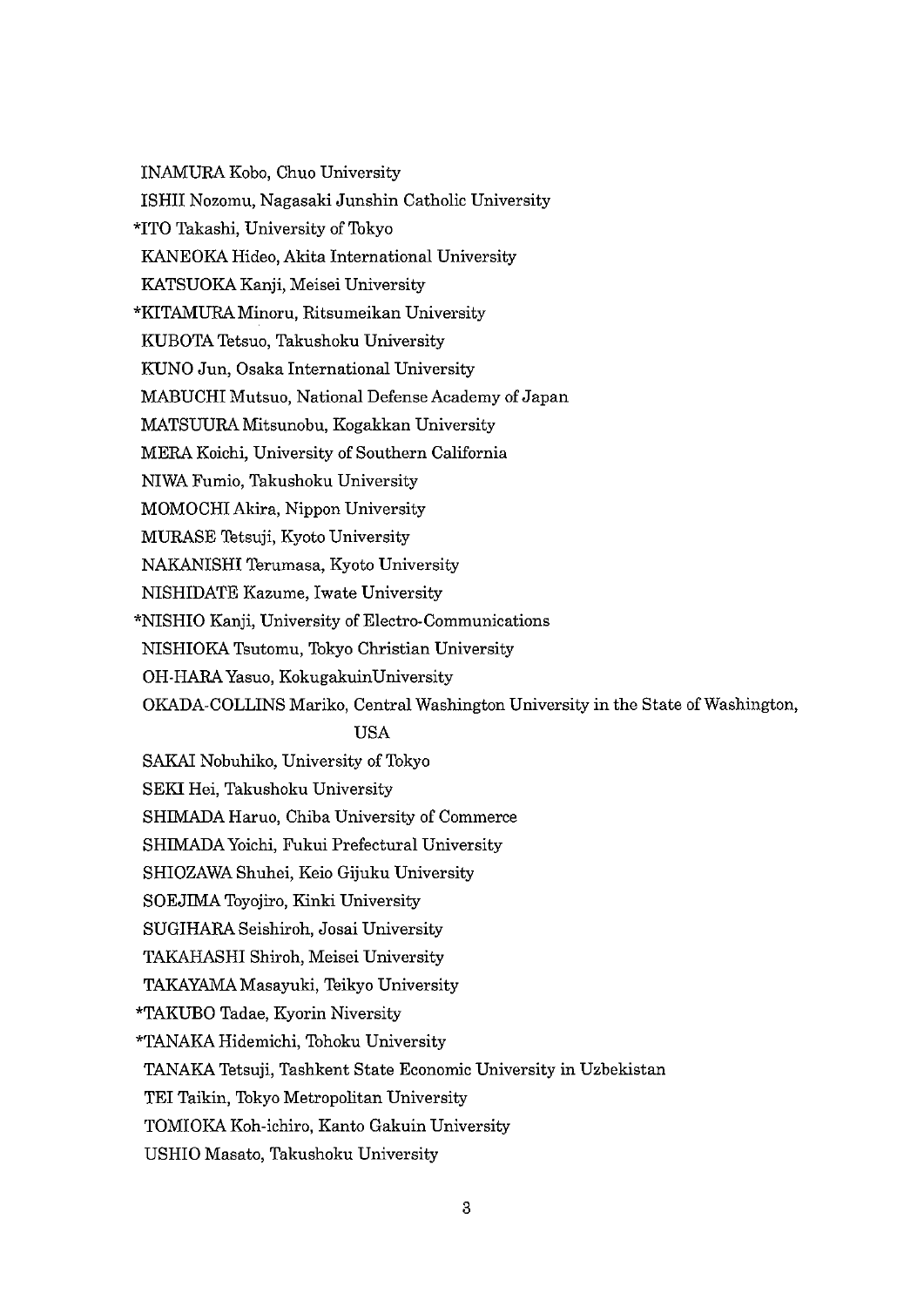\*WATANABE Shoh-ichi, Sophia Universsity

\* WATANABE Toshio, Takushoku University

YAGI Hidetsugu, Reitaku University

\*YAMASHITA Eiji, Osaka City University

 $\mathcal{A}^{\mathcal{A}}$ 

YOSHIHARA Tsuneo, Takushoku University (50 academicians in total)

\*9 initiators of the rebuttal

 $\hat{\mathcal{A}}$ 

 $\bar{.}$ 

J.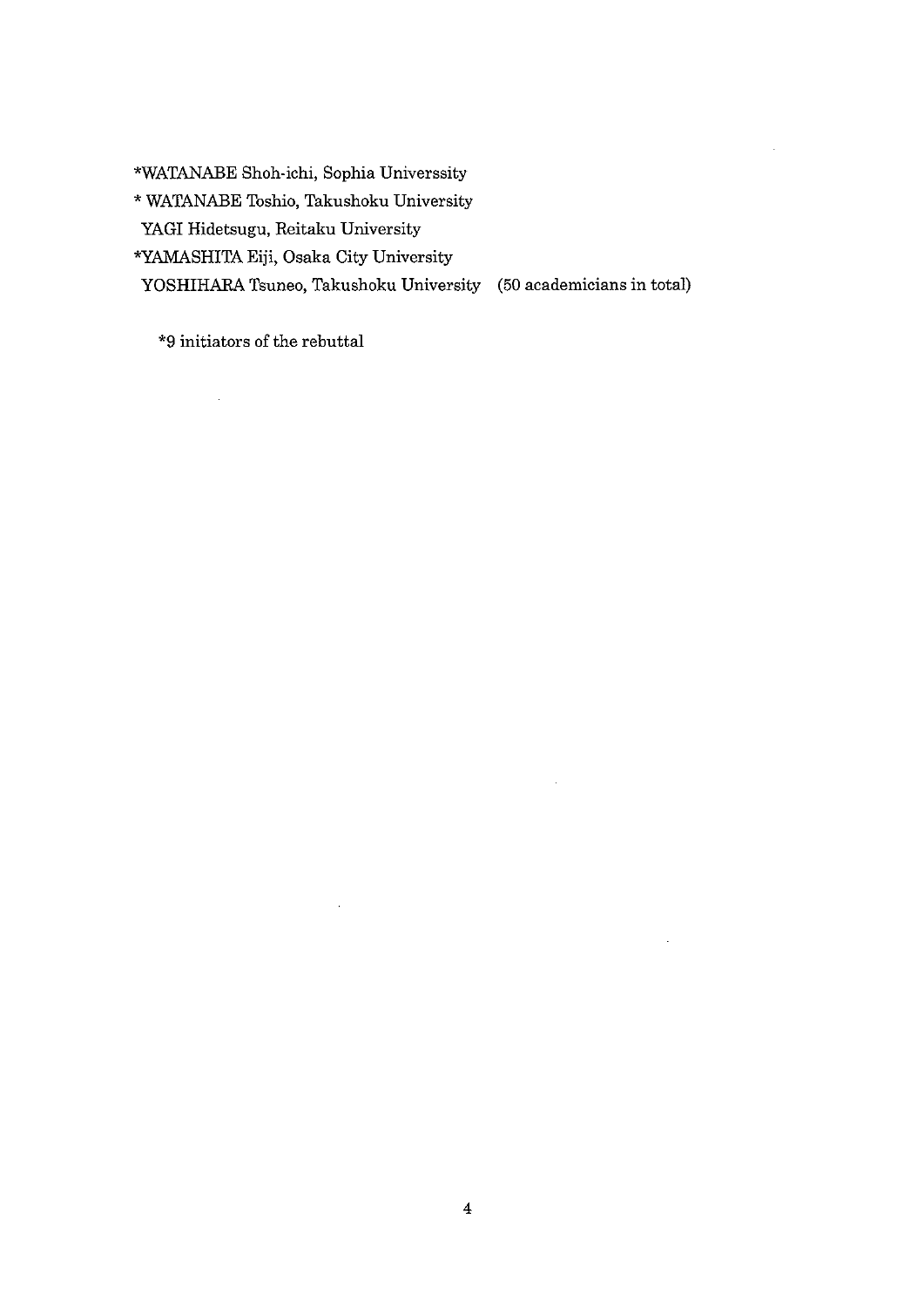Japan National Press Club

# THE RATIONALE OF THE JAPANESE REBUTTAL

### **ITO Takashi** Professor Emeritus, University of Tokyo

My name is ITO Takashi; I am one of the initiators of the Japanese rebuttal.

"Standing with Historians of Japan," a statement signed by 19 American historians (another signature was added later, for a total of 20) published in the March 2015 issue of Perspectives on History, the Magazine of the American Historical Association (AHA), focuses on the comfort women and the controversies surrounding them. I was appalled when I read the offending portions of the McGraw-Hill history textbook (as translated by Professor FUJIOKA Nobukatsu). These accounts have absolutely no basis in fact. I am in complete agreement with Professor HATA Ikuhiko and others who have censured the textbook accounts in their booklet "Requesting Correction of Factual Errors in McGraw-Hill Textbook" dated March 17, 2015. Today I would like to consider the stance taken by the American scholars and educators who produced "Standing with Historians of Japan." As I see it, that stance gives rise to four serious problems, which I shall proceed to enumerate.

First, both the "Open Letter in Support of Historians in Japan" dated May 5, 2015 (and signed by 187 specialists in Japanese studies) and the aforementioned "Standing with Historians of Japan" issued in the beginning of March claim support for, or solidarity with, Japanese historians. Their authors may very well believe that Japan's historians harbor the same opinions as they do.

Here I detect a political agenda. The American historians maintain that the Abe administration is intent on suppressing freedom of speech both in Japan and abroad. Therefore they wish to collaborate with Japanese historians in an effort to put a stop to that suppression. But is the Abe administration guilty of anything remotely resembling the suppression of free speech? It seems to me that the truth is the exact opposite. I call your attention to the statement delivered by Prime Minister Abe on August 14, the 70<sup>th</sup> anniversary of the end of World War II. It seems to me that the content of Mr. Abe's speech was quite different from what it would have been, had he not been cornered by the news media.

I have also noticed that the majority of historians in the US today favor a leftist ideology. This trend is particularly prominent among specialists in Japanese studies. It saddens me to add that the quality of the research done by these specialists in Japanese studies is far inferior to that produced by scholars during the era when Professor Edwin O. Reischauer was active.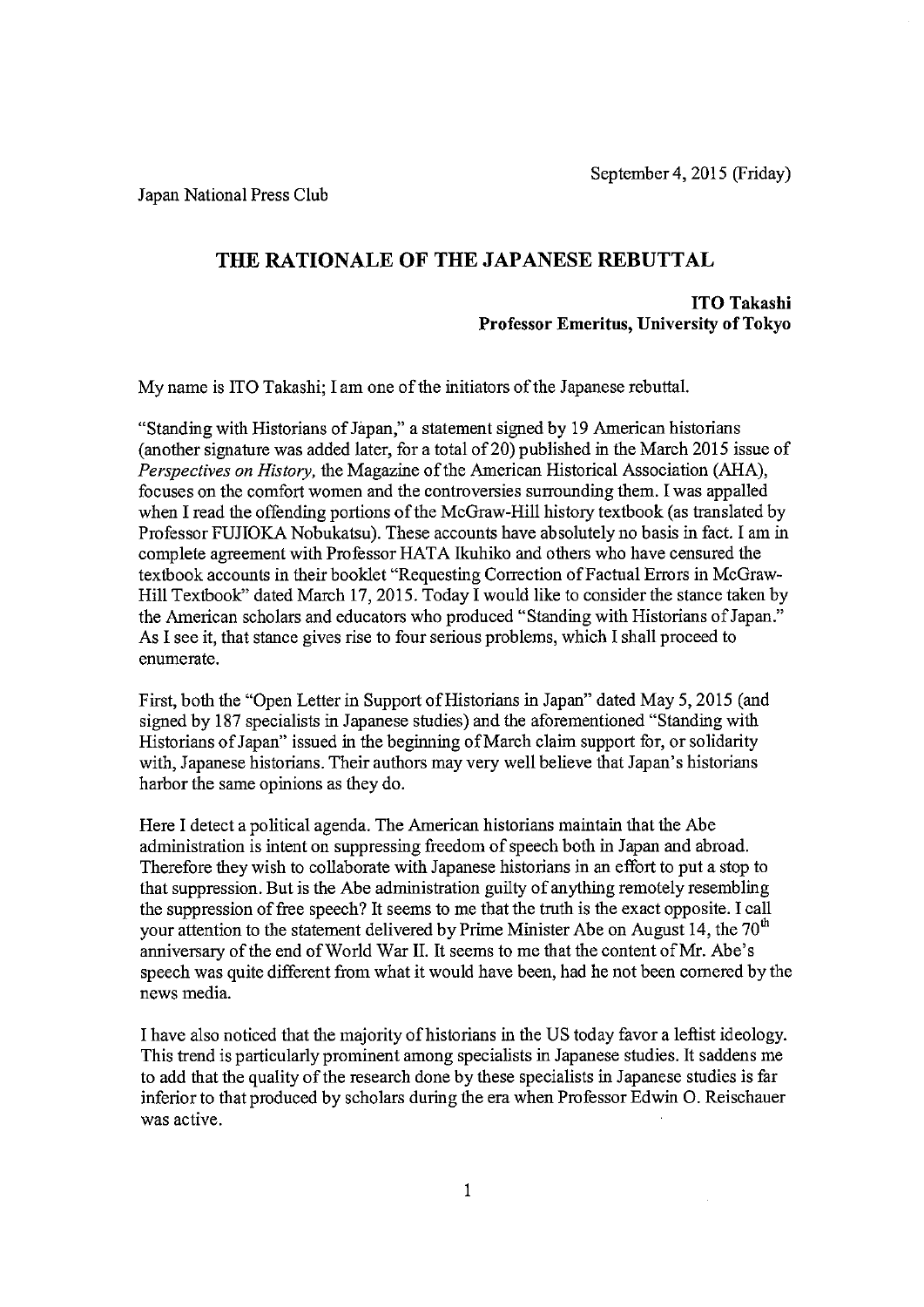When the authors of "Standing with Historians of Japan" and "Open Letter in Support of Historians in Japan" mention "Japanese historians," to whom are they referring? Perhaps they envision a collaboration with members of The Historical Science Society of Japan and other left-wing Japanese historians. Perhaps such historians are the mainstream now, but I know of many historians who, like myself, do not share their opinions. There are also many scholars who, though they may specialize in disciplines other than history, have opinions that differ from those embraced by The Historical Science Society of Japan and assertively express those opinions. Historians are not the only scholars qualified to express their views on history.

Second, the authors of "Standing with Historians of Japan" accuse the Japanese government of interference and attempts to "censor history" because its representatives sought to correct grave errors in American history textbooks. Their accusation is misplaced. The Japanese government does not have the authority to censor American history textbooks.

Third, the Americans' refusal to acknowledge their erroneous interpretations of historical fact, even in the face of indisputable evidence (no matter how many times their errors are pointed out to them) is disgraceful. One wonders if they really examined the accounts in those textbooks. They refuse to engage in a constructive debate. When we present evidence that contradicts their conclusions, they ignore it. Their stance is, needless to say, unscientific, as is that of McGraw-Hill Education in New York in its outright refusal to correct errors.

Fourth, these American historians don't seem to have much interest in providing future generations of Americans with a proper history education. When multiple factual errors in history textbooks are pointed out to them, instead of attempting to analyze or verify them, they rail against the Japanese government. And they call themselves educators!

Some say that we cannot acquire a clear picture of any given era of history at least until 100 years have elapsed. Since we are 70 years past the end of World War II, it is likely - no, it is almost certain - that new evidence will emerge in the years to come. Incidentally, this year marks the 101<sup>st</sup> anniversary of the outbreak of World War I, but we still lack a coherent historical evaluation of that conflict.

These same Americans are quick to call us revisionists. But isn't it always important for open-minded scholars to be open to revisions when they are appropriate? Those who cry "revisionism" are unscientific; they do not behave like intellectuals. Perhaps it's time for us to return the favor and label them the "bigoted old guard."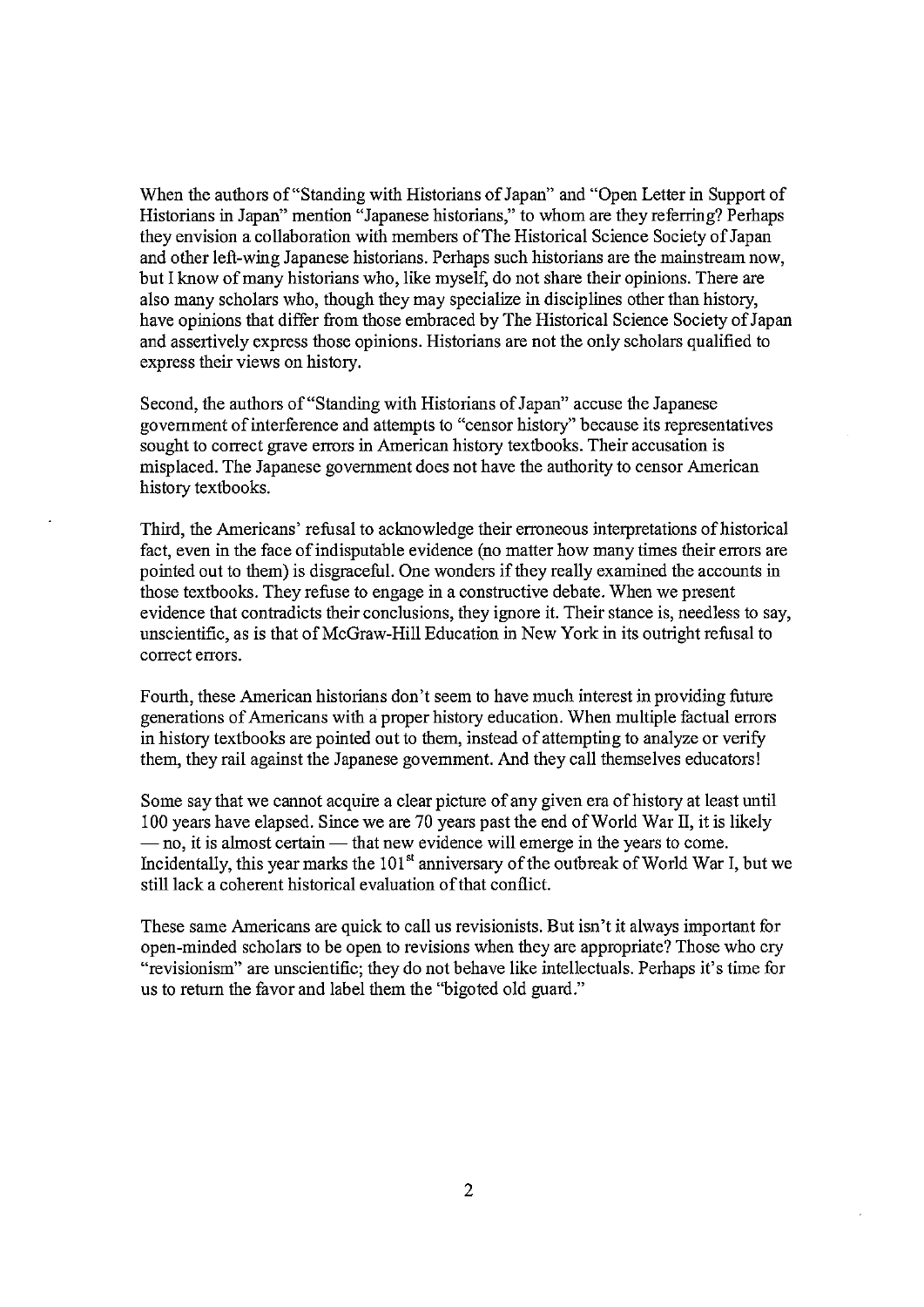### **BACKGROUND INFORMATION**

The following is a description of the events that brought us to the current situation, in chronological order. It all began on November 3, 2014 with a front-page article in the Sankei Shimbun about Traditions and Encounters, a high school history textbook issued by the US publisher McGraw-Hill Education. The article revealed that passages in the textbook about the "comfort women" contain significant factual errors.

During the month of November, the Ministry of Foreign Affairs (specifically, the Regional Policy Division of the Asian and Oceanian Affairs Bureau) instructed the Japanese Consulate General in New York to request that the textbook publisher. McGraw-Hill Education, correct the errors. The ministry also asked the Consulate General in Honolulu to contact Herbert Ziegler, associate professor of history at the University of Hawaii at Manoa, and the author of the offending passages.

Those actions prompted the publication of "Standing with Historians of Japan" in early March 2015 in Perspectives on History, an AHA (American Historical Association) periodical. Signed by 19 American historians (an additional signature brought the total to 20), the statement denounces the Japanese government for interfering with the content of a US textbook.

Nineteen Japanese historians, led by former Nippon University Professor HATA Ikuhiko, published a pamphlet on March 17 entitled "Requesting Correction of Factual Errors in McGraw-Hill Textbook", which identifies the many factual errors in the textbook's passages concerning comfort women. The passages in question occupy only two paragraphs and a total of 26 lines, but Professor Hata and his colleagues found eight factual errors in them. They described those errors at a press conference held at the FCCJ (Foreign Correspondents' Club of Japan) on the afternoon of March 17. Many representatives of the foreign news media, including the Washington Post, attended and reported on the event.

Then, on May 5, the "Open Letter in Support of Historians in Japan" came to our attention. This statement, signed by 187 American scholars (most of them specialists in Japanese studies), urges Prime Minister ABE Shinzo to "act boldly" to remedy erroneous historical perceptions. It is likely that the statement was prepared with an eye to the speech Mr. Abe was scheduled to deliver in August (the actual date, August 14, was determined by Cabinet decision) in connection with the 70<sup>th</sup> anniversary of the end of World War II. By May 19 the total number of signatures had risen by 270, for a total of about 460.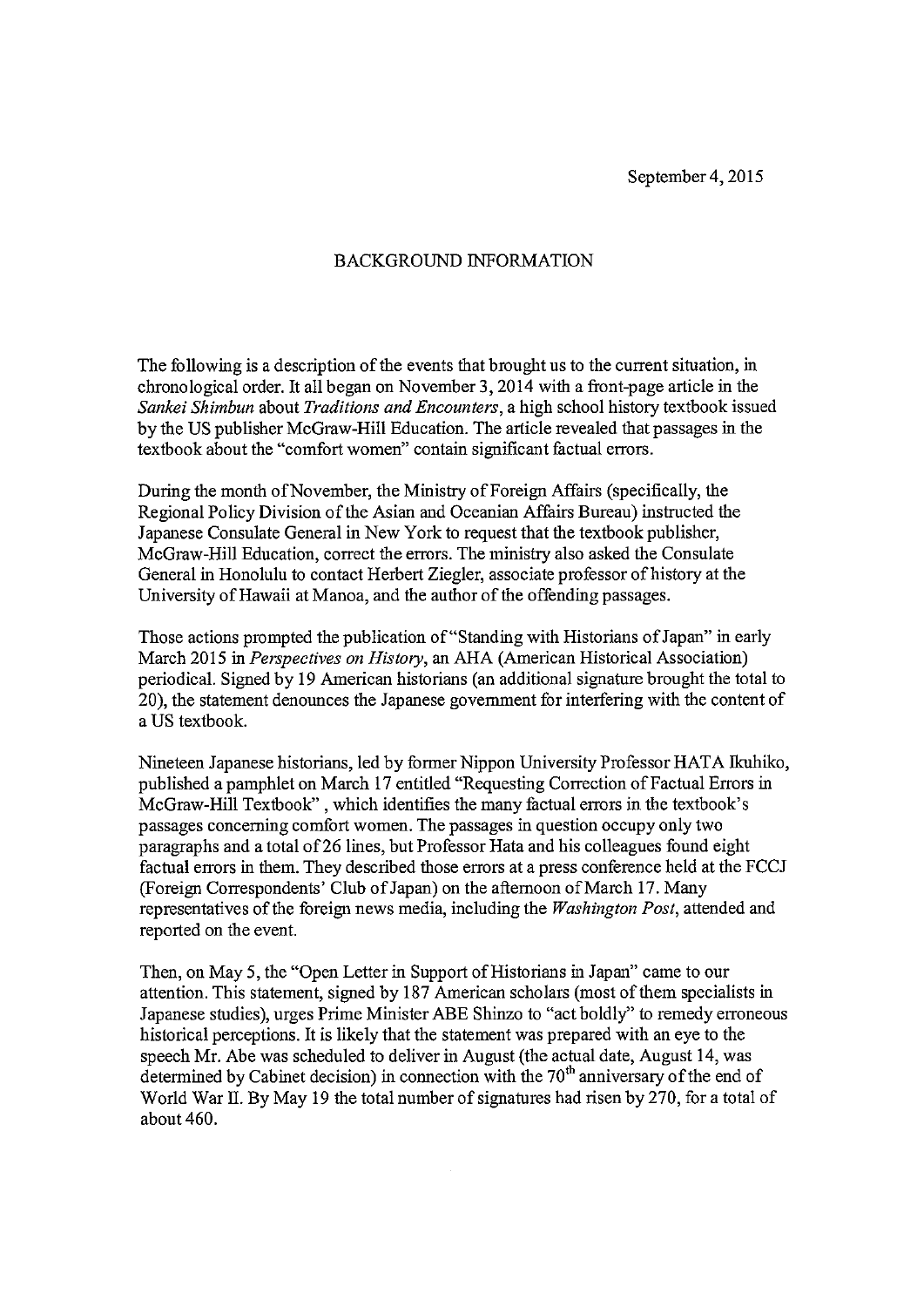Most disappointingly, McGraw-Hill Education refused a request for an interview from the Sankei Shimbun on May 14. In a written response, the company stated that it would not make any corrections whatsoever, regardless of the circumstances, to its history textbooks as reported in the Sankei Shimbun, May 16 edition.

On August 6 the Japanese response to the "Open Letter in Support of Historians in Japan" was presented at the FCCJ. Entitled "Japanese Scholars' Response to Statement on Comfort Women Issued by American Scholars," it was signed by 110 Japanese scholars.

However, since no Japanese response to "Standing with Historians of Japan" in the beginning of March has appeared, we have decided to prepare and publicize our rebuttal with signatures by many Japanese scholars.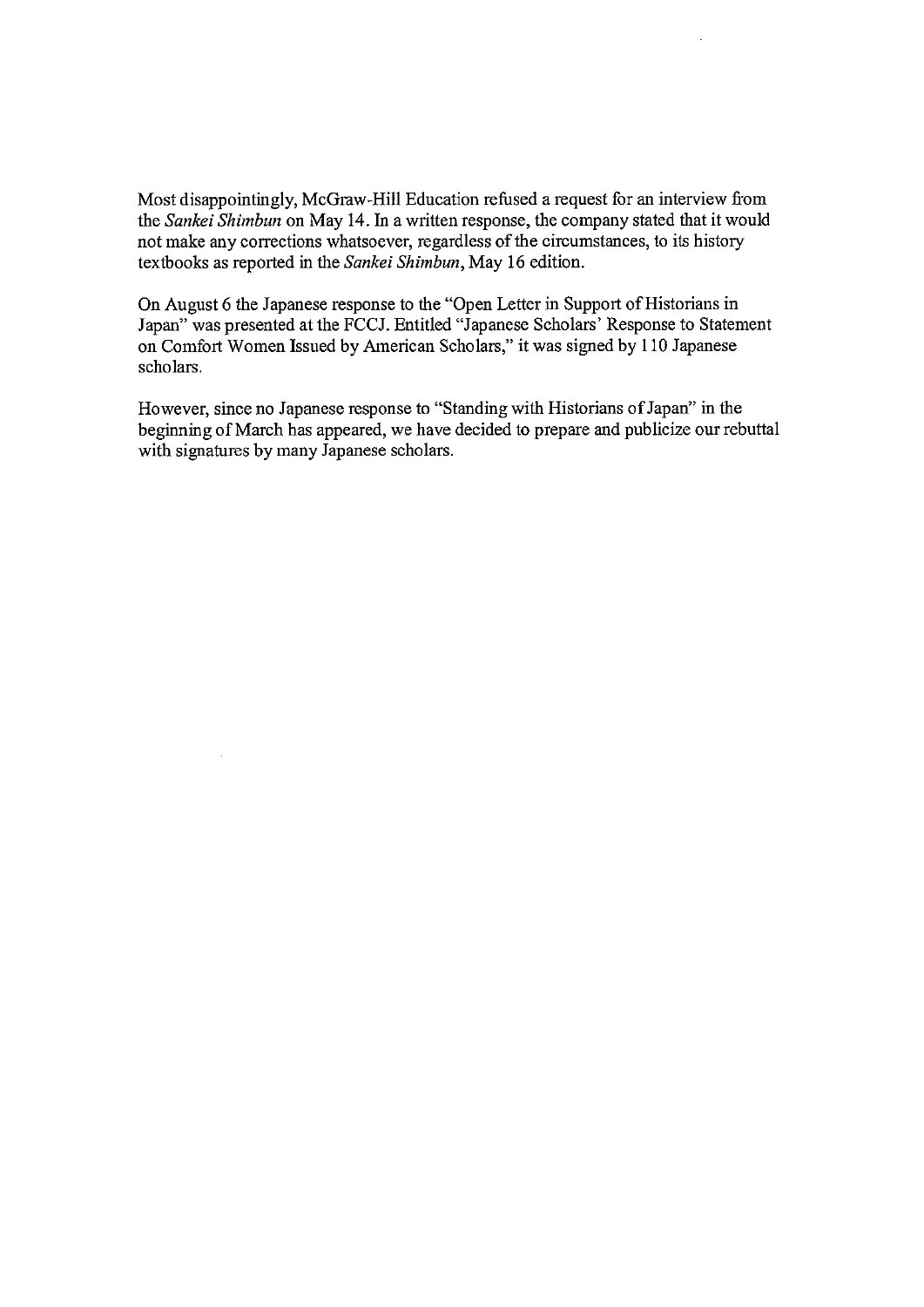■Attachment1; American Historical Association (AHA), Perspectives on History, March

2015

'20 American Historians' Statement'

Standing with Historians of Japan

As historians, we express our dismay at recent attempts by the Japanese government to suppress statements in history textbooks both in Japan and elsewhere about the euphemistically named "comfort women" who suffered under a brutal system of sexual exploitation in the service of the Japanese imperial army during World War II.

Historians continue to debate whether the numbers of women exploited were in the tens of thousands or the hundreds of thousands and what precise role the military played in their procurement. Yet the careful research of historian Yoshimi Yoshiaki in Japanese government archives and the testimonials of survivors throughout Asia have rendered beyond dispute the essential features of a system that amounted to state-sponsored sexual slavery. Many of the women were conscripted against their will and taken to stations at the front where they had no freedom of movement. Survivors have described being raped by officers and beaten for attempting to escape.

As part of its effort to promote patriotic education, the present administration of Prime Minister Shinzo Abe is vocally questioning the established history of the comfort women and seeking to eliminate references to them in school textbooks. Some conservative Japanese politicians have deployed legalistic arguments in order to deny state responsibilities, while others have slandered the survivors. Rightwing extremists threaten and intimidate journalists and scholars involved in documenting the system and the stories of its victims.

We recognize that the Japanese government is not alone in seeking to narrate history in its own interest, In the United States, state and local boards of education have sought to rewrite school textbooks to obscure accounts of African American slavery or to eliminate "unpatriotic" references to the Vietnam War, for example. In 2014, Russia passed a law criminalizing dissemination of what the government deems false information about Soviet activities during World War II. This years, on the 100th anniversary of the Armenian genocide, a Turkish citizen can be sent to jail for asserting that the government bears responsibility. The Japanese government, however, is now directly targeting the work of historians both at home and abroad.

On November 7, 2014, Japan's Foreign Ministry instructed its New York Consulate General to ask McGraw Hill publishers to correct the depiction of the comfort women in its world history textbook Traditions and Encounters: A Global Perspective on the Past,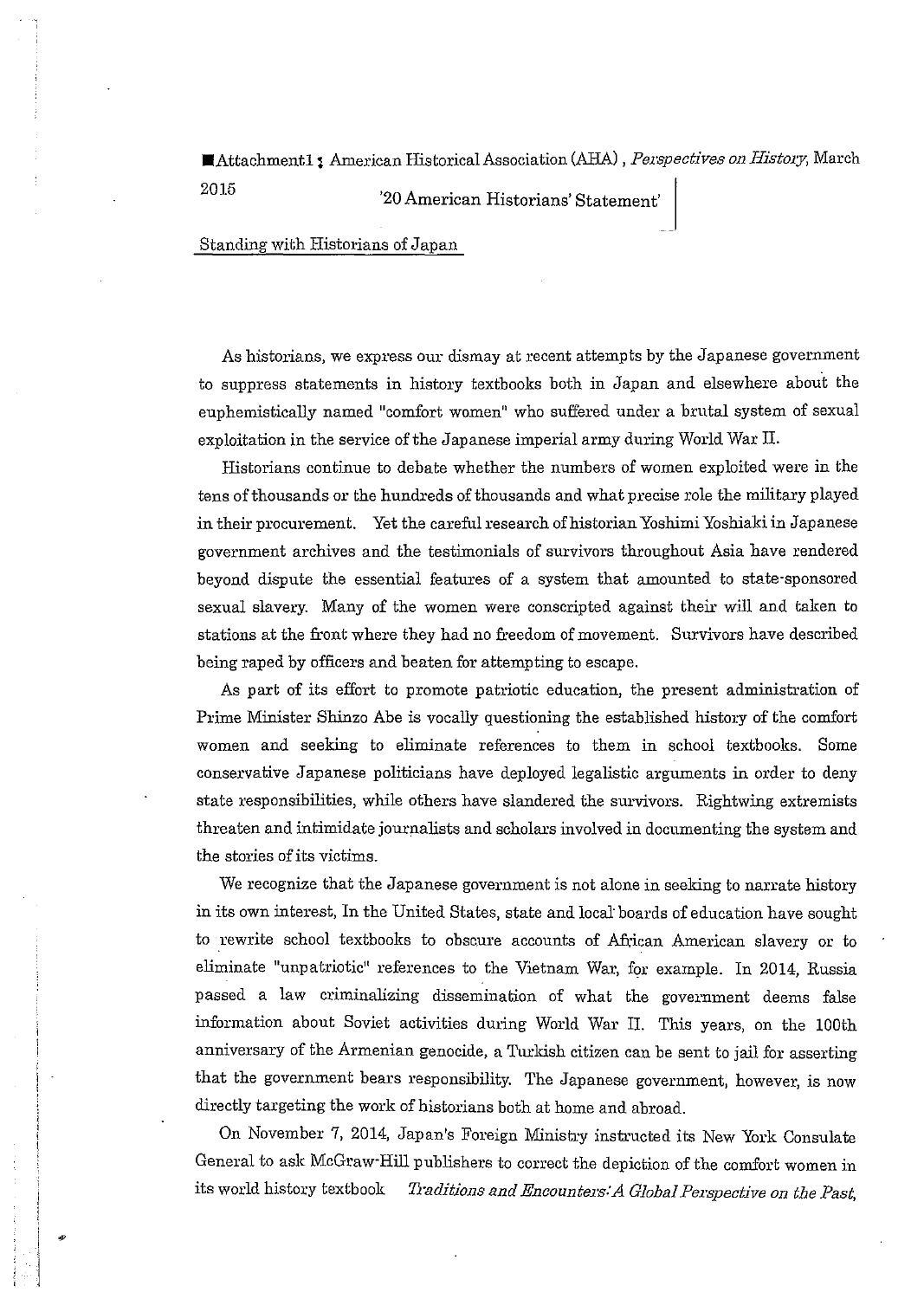coauthored by historians Herbert Ziegler and Jerry Bentley.

On January 15, 2015, the Wall Street Journal reported a meeting that took place last December between Japanese diplomats and McGraw-Hill representatives. The publisher refused the Japanese government's request for erasure of two paragraphs, stating that scholars had established the historical facts about the comfort women,

On January 29, 2015, the New York Times further reported that Prime Minister directly targeted the textbook during a parliamentary session, stating that he "was shocked" to learn that his government had "failed to correct the things [it] should have."

We support the publisher and agree with author Herbert Ziegler that no government should have the right to censor history. We stand with the many historians in Japan and elsewhere who have worked to bring to light the facts about this and other atrocities of World WardI.

We practice and produce history to learn from the past. We therefore oppose the efforts of states or special interests to pressure publishers or historians to alter the results of their research for political purposes.

| Jeremy Adelman Princeton University                        |
|------------------------------------------------------------|
| W.Jelani Cobb<br>University of Connecticut                 |
| Alexis Dudden         University of Connecticut            |
| Sabine Fruhstuck — University of California, Santa Barbara |
| Carol Gluck<br>Columbia University                         |
| Sheldon Garon       Princeton University                   |
| Mark Healey          University of Connecticut             |
| Miriam Kingsberg – University of Colorado                  |
| Nikolay Koposov – Georgia Institute of Technology          |
| Peter Kuznick American Univarsity                          |
| Patric Manning    University of Pittsburgh                 |
| Devin Pendas Boston College                                |
| Mark Selden        Cornell University                      |
| Franziska Seraphim Boston College                          |
| Stefan Tanaka       University of California, San Diego    |
| Julia Adeney Thomas       Notre Dame University            |
| Jeffrey Wasserstrom       University of California, Irvine |
| Theodore Jun Yoo       University of Hawaii                |
| Herbert Ziegler        University of Hawaii                |

Editor's Note: This letter originated from an informal meeting held at the AHA Annual Meeting on January 2, 2015 in New York City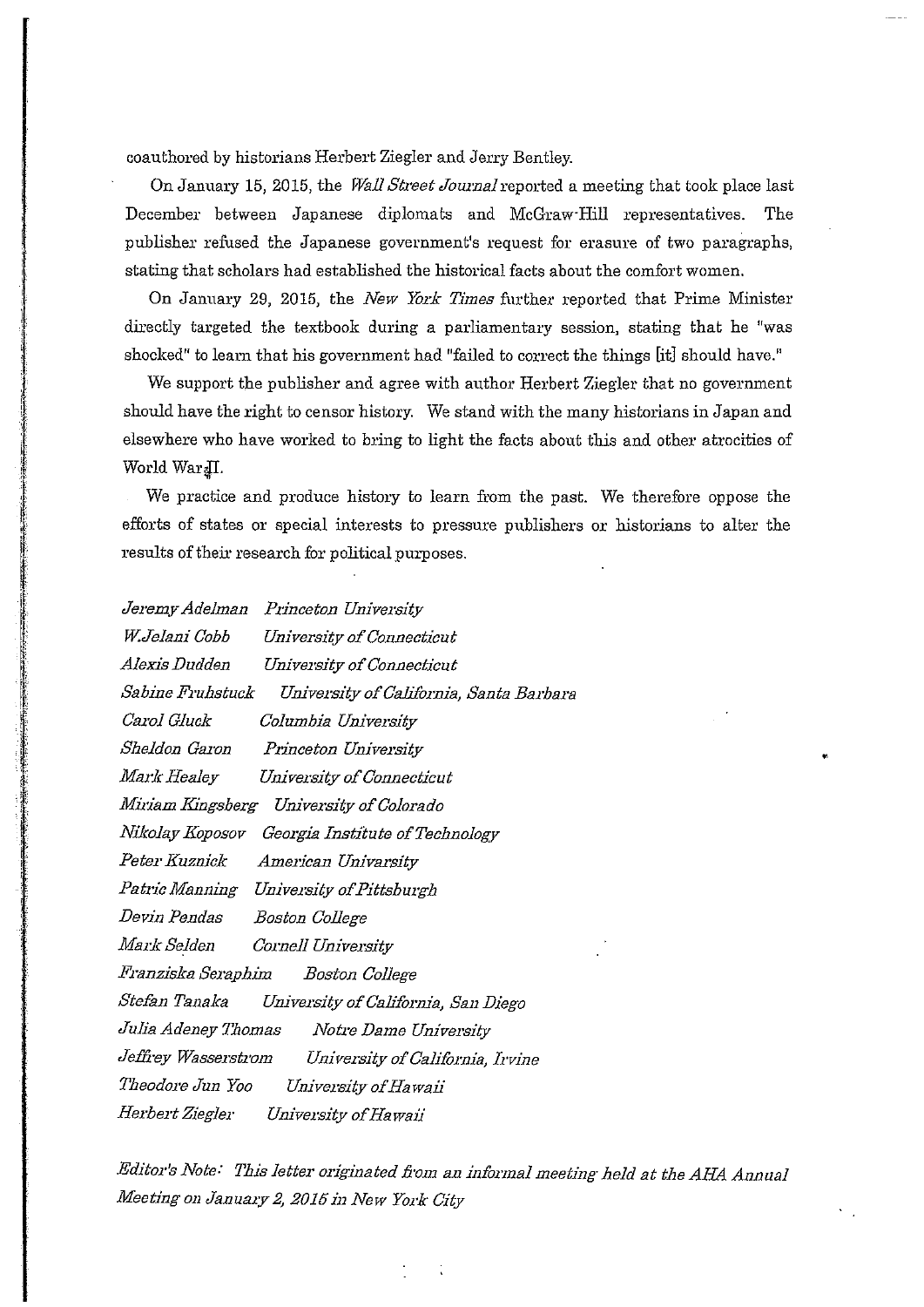J.H.Bentley and Herbert F.Ziegler; Traditions & Encounters: A Global Perspective on the Past, McGraw-Hill, 2011, 5th. edition, p.853.

Comfort Women Women's experiences in war were not always ennobling or empowering. The Japanese army forcibly recruited, conscripted, and dragooned as many as two hundred thousand women age fourteen to twenty to serve in military brothels, called "comfort houses" or "consolation centers." The army presented the women to the troops as a gift from the emperor, and the women came from Japanese colonies such as Korea, Taiwan, and Manchuria and from occupied territories in the Philippines and elsewhere in southeast Asia. The majority of the women came from Korea and China.

Once forced into this imperial prostitution service, the "comfort women" catered to between twenty and thirty men each day. Stationed in war zones, the women often confronted the same risks as soldiers, and many became casualties of war. Others were killed by Japanese soldiers, especially if they tried to escape or contracted venereal diseases. At the end of the war, soldiers massacred large numbers of comfort women to cover up the operation. The impetus behind the establishment of comfort houses for Japanese soldiers came from the horrors of Nanjing, where the mass rape of Chinese women had taken place. In trying to avoid such atrocities, the Japanese army created another horror of war. Comfort women who survived the war experienced deep shame and hid their past or faced shunning by their families. They found little comfort or peace after the war.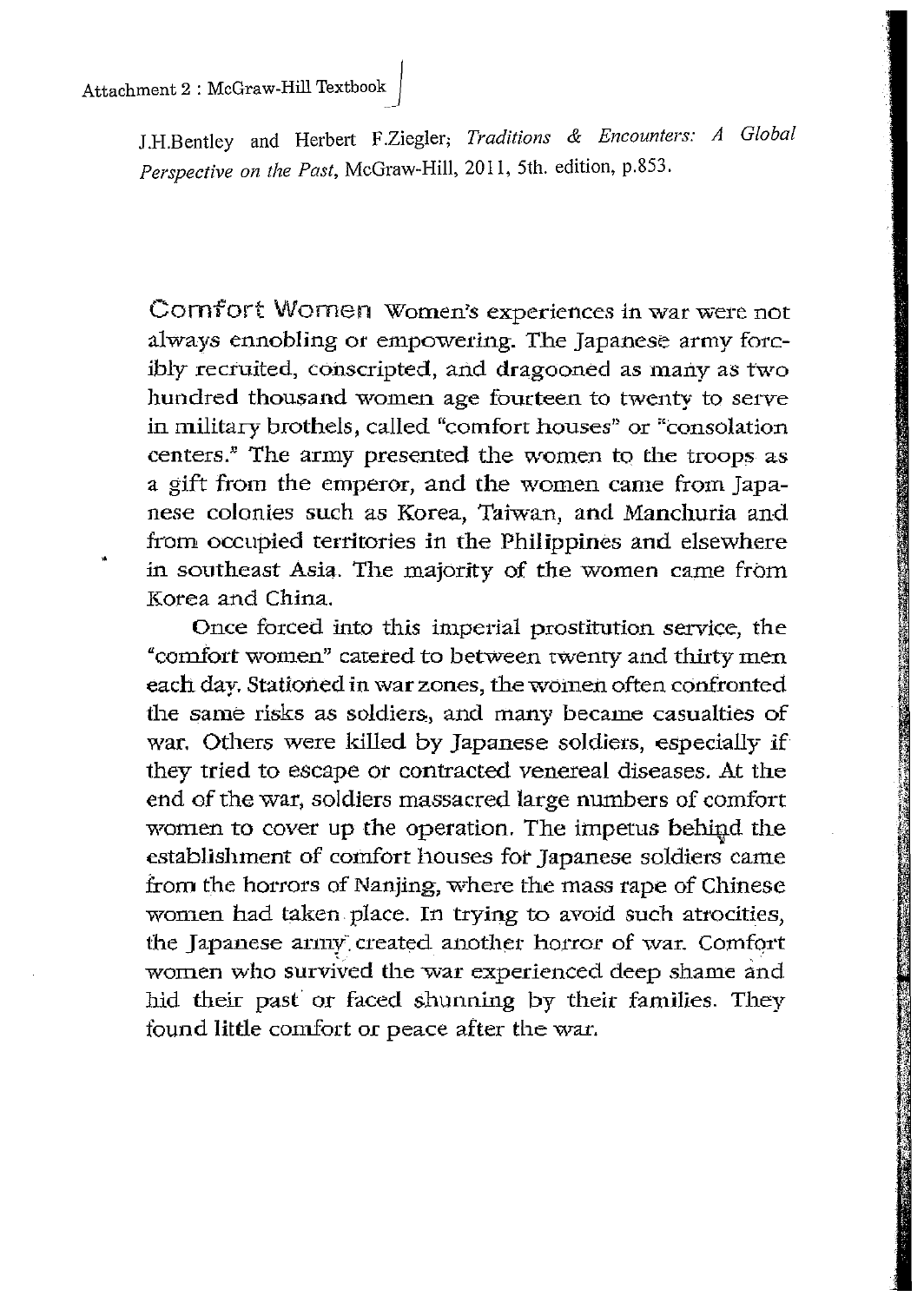Attachment 3

## Requesting Correction of Factual Errors in McGraw-Hill Textbook

March 17, 2015 By 19 Japanese Historians

### PREFACE

On February 11, 2015, Sankei Newspaper reported that last November and December, the Ministry of Foreign Affairs of Japan ("MOFA") requested to McGraw-Hill and Prof. Ziegler of University of Hawaii who is the author of an article relating to comfort women in the world history textbook for American high schools published by McGraw-Hill, to correct inaccurate expressions in the book. The Daily Toa (Korea) and the Washington Post also reported the similar write-up on February 7<sup>th</sup> and February  $10^{th}$  respectively in their newspapers.

After an annual general meeting of the American Historical Association took place on January 2<sup>nd</sup>, 19 historians led by Prof. Alexis Dudden of the University of Connecticut made a joint statement to protect the publisher and the author from "censorship" by the Japanese government, and the statement, entitled as "Standing with Historians of Japan" represented by Prof. Yoshimi Yoshiaki, was published in the monthly journal of Perspectives on History issued on March 2<sup>nd</sup>. (Refer to Attachment 1)

While we were not informed of the content of the request made by the MOFA, we studied the article on "Comfort Women" in page 853 of Version Five McGraw-Hill textbook, Traditions and Encounters, and we found many inappropriate expressions. Among other things, by focusing on the following eight points from (1) to (8) which were factual errors, we advise McGraw-Hill to correct them spontaneously.

### **TEXT**

The article relating to Comfort Women in the textbook published by McGraw-Hill and the book reference are quoted below. The points (1) to (8) are underlined as inaccurate expressions in the quoted article.

J.H. Bentley and Herbert F. Ziegler, Traditions & Encounters: A Global Perspective on the Past, McGraw-Hill, 2011, p.853.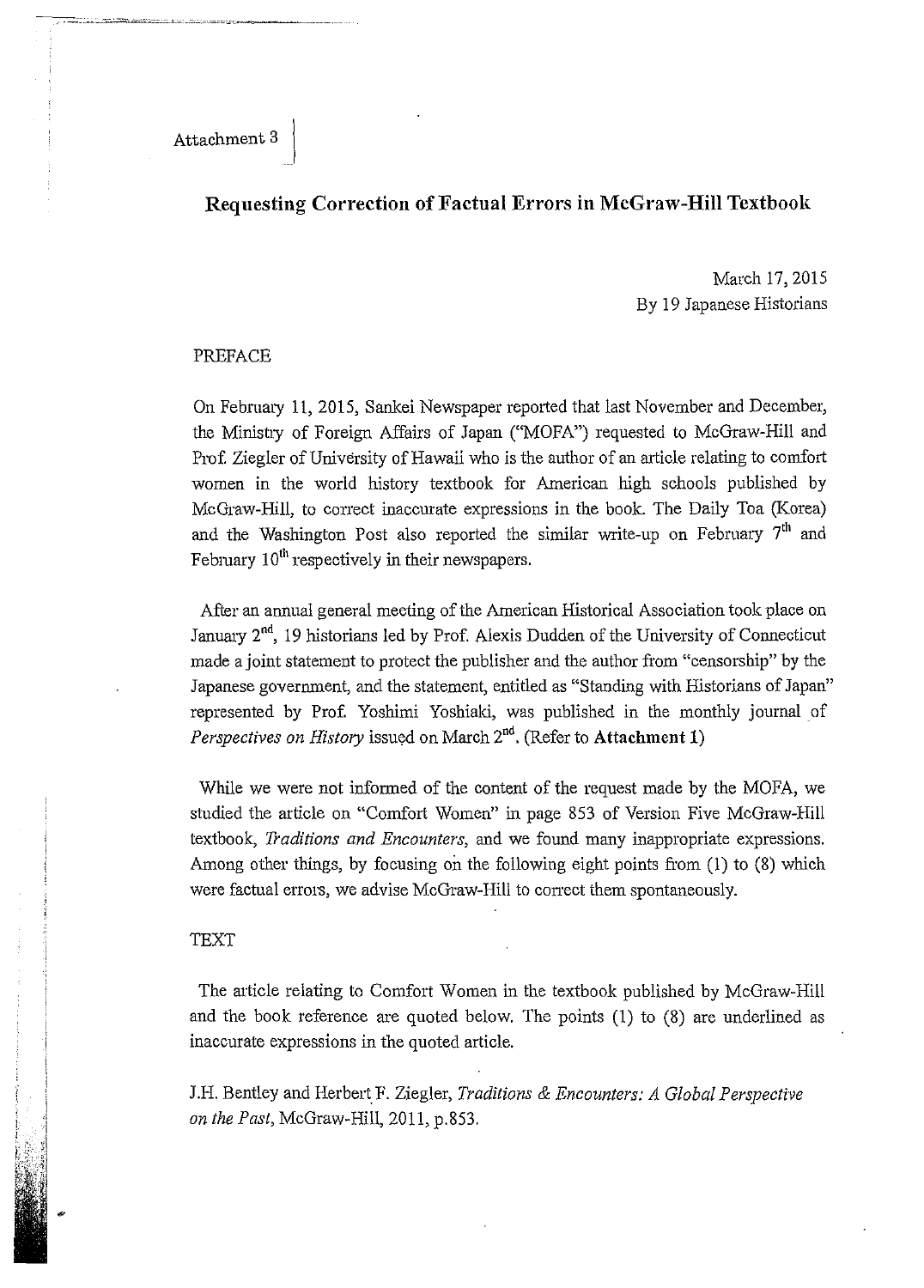**Comfort Women** Women's experiences in war were not always ennobling or empowering. The Japanese army (1) <u>forcibly recruited</u>, conscripted, and dragooned (2) as many as two hundred thousand women (3) age fourteen to twenty to serve in military brothels, called "comfort houses" or "consolation centers". The army presented the women to the troops (4) as a gift from the emperor, and the women came from Japanese colonies such as Korea, Taiwan, and Manchuria and from occupied territories in the Philippines and elsewhere in sutheast Asia. The (5) majority of the women came from Korea and China.

Once forced into this imperial prostitution service, the "comfort women" catered to (6) between twenty and thirty men each day. Stationed in war zones, the women often confronted (7) the same risks as soldiers, and many became casualties of war. Others were killed by Japanese soldiers, especially if they tried to escape or contracted venereal diseases. At the end of the war, soldiers (8) massacred large numbers of comfort women to cover up the operation. The impetus behind the establishment of comfort houses for Japanese soldiers came from the horrors of Nanjing, where the mass rape of Chinese women had taken place. In trying to avoid such atrocities, the Japanese army created another horror of war. Comfort women who survived the war experienced deep shame and hid their past or faced shunning by their families. They found little comfort or peace after the war.

#### **COMMENT**

(1) forcibly recruited, conscripted: The group of 19 historians made a statement where only the real name of Yoshimi Yoshiaki was quoted. He wrote in his book, "Cases of women being deceived and led off are much more common among those rounded up in Korea". (Yoshimi Yoshiaki, Comfort Women, p.103, Columbia University Press, 2000)

Yoshimi said in a discussion broadcast on TV in Japan that there was no evidence of forced recruitments in Korea. When comfort women were recruited in the Korean Peninsula, many people involved in recruiting were Koreans, and the relations between those who were involved can be explained in the following diagram.

Japanese Local Troop contract Parent **Broker** Brothel Owner or Pimp **Comfort Station**  $\longrightarrow$ (Korean) (Korean) (Korean and Japanese) contract İ  $\mathbf{I}$  $\mathcal{I}$ Soldier Daughter (Japanese and Korean)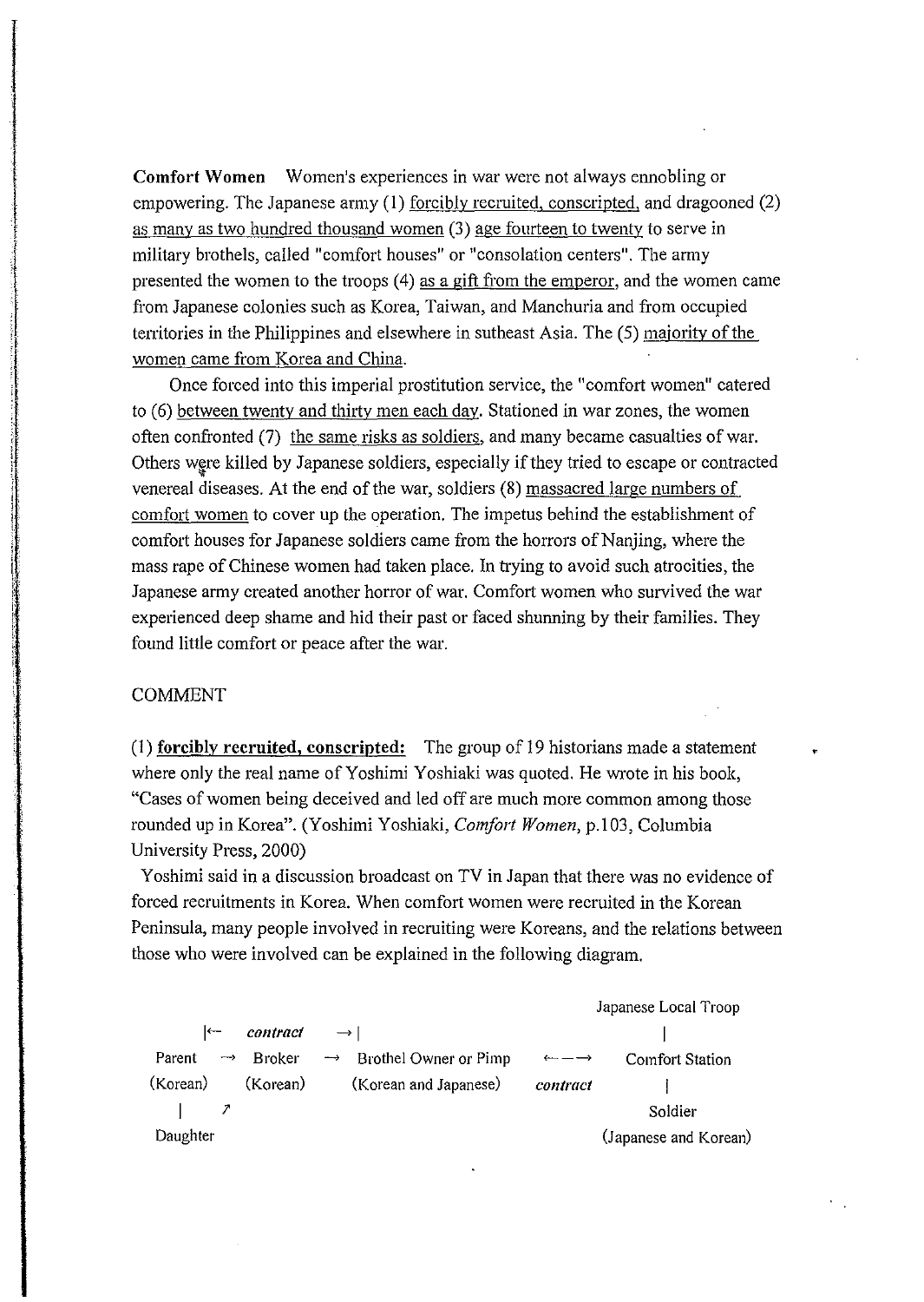This figure is too large. Hata (2) as many as two hundred thousand women: Ikuhiko estimates it to be around 20,000 as is shown in (5) below. Yoshimi wrote "at least around 50,000" (Rekishi-gaku kenkyuu, No. 849, 2008, p.4). Also refer to the comment on  $(6)$ 

(3) age fourteen to twenty: According to the research cards of 20 comfort women (11 Japanese, 6 Koreans, 3 Taiwanese) who were captured by the US Forces in the Philippines in 1945, 19 persons were over 20 years old. (US National Archives, RG 389-PMG) The word "twenty", therefore, should be corrected to "twenties".

(4) as a gift from the emperor: This is too impolite expression for a school textbook, which defames the national head.

(5) majority of the women came from Korea and China: In Hata's estimation, the total number of comfort women was around 20,000 in which Japanese amounted to around 8,000 as the single largest number, followed by Koreans amounting to around 4,000 half the Japanese. Chinese and others amounted to around 8,000.

(6) between twenty and thirty men each day: The numbers in 2) and 6) are greatly inflated, thereby self-contradicting. If (2) as many as two hundred thousand women had catered to (6) between twenty and thirty men each day, Japanese soldiers could have had sexual intercourses with them 4 million to 6 million times a day. The number of Japanese army men abroad was around 1 million in 1943. According to the textbook, all of them could have visited the comfort stations 4 to 6 times a day, meaning they had neither enough time to be engaged in combat nor for daily life activities.

(7) the same risks as soldiers: Comfort women and nurses worked in rear and relatively safe places which were distant from the front lines. The Japanese Army could not afford to allocate soldiers to guard comfort women in the front lines.

(8) massacred large numbers of comfort women: Is there evidence to prove that it happened? If the massacres of comfort women had occurred, the Tokyo Tribunals or BC class trials could have argued such an incident. However, there is no record. Without evidence of what, where and when on such statement, any textbook should not write it. Hata estimated that the death rate of comfort women was almost same as the one of the nurses (26,295 person) of the Japanese Red Cross Society. (Comfort Women and Battle Zone Sex, p.406, Shincho-sha, 1999)